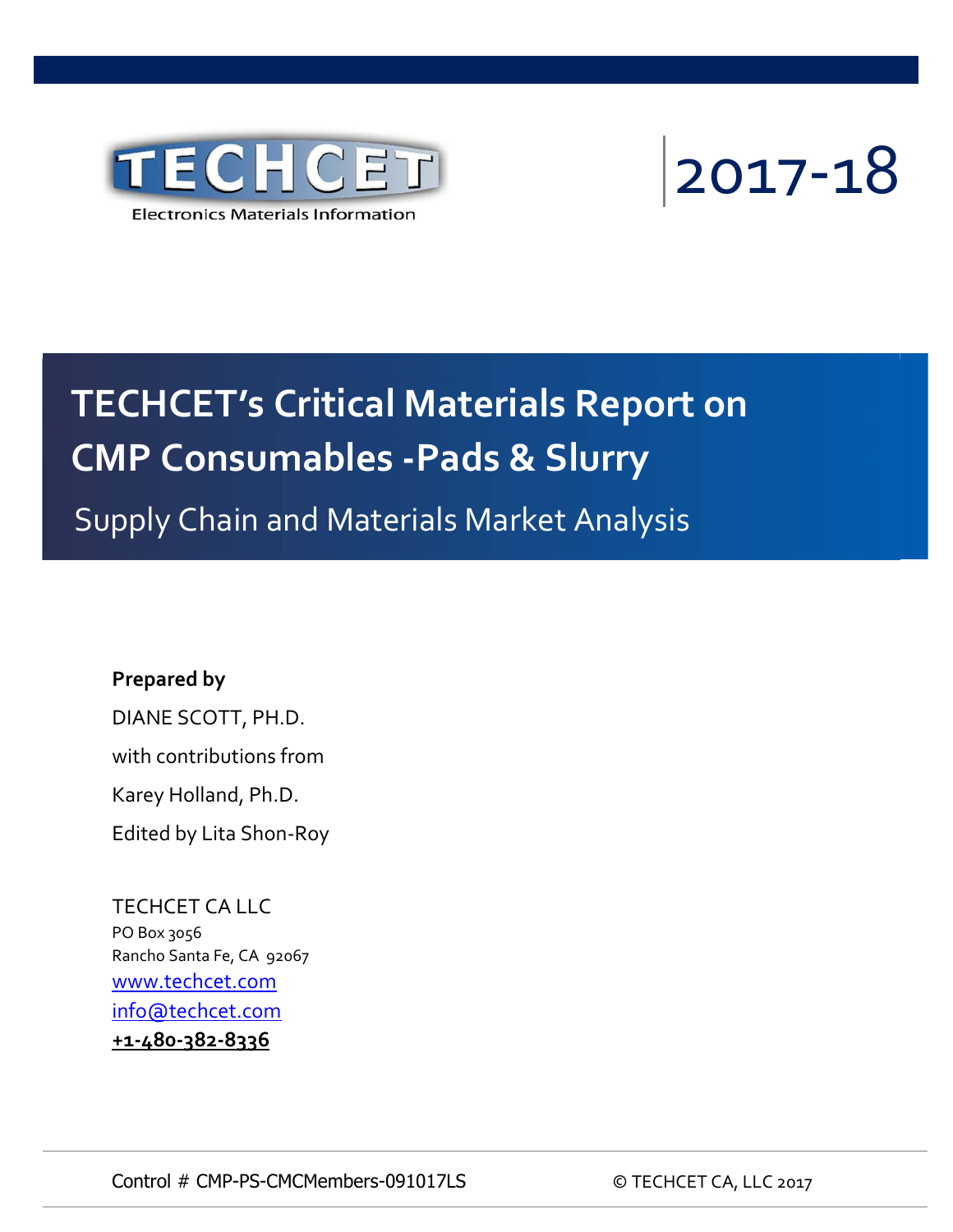## **ACKNOWLEDGEMENTS**

Thank you to all who provided input for this year's report. Most of those that participated wish to remain anonymous. They included all major channel suppliers in addition to larger end users. Other information for this report was gleaned from industry conferences, technical experts and literature in the public domain.

#### **RESEARCH METHODOLOGY**

TECHCET employs subject matter experts having first‐hand experience within the industries which they analyze. Most of TECHCET's analysts have over 25 years of direct and relevant experience in their field. Our analysts survey the commercial and technical staff of IC manufacturers and their suppliers, and conduct extensive research of literature and commerce statistics to ascertain the current and future market environment and global supply risks. Combining this data with TECHCET's proprietary, quantitative wafer forecast results in a viable long‐term market forecast for a variety of process materials.

#### **READERS' NOTE**

This report represents the interpretation and analysis of information generally available to the public or released by responsible agencies or individuals. Data was obtained from sources considered reliable. However, accuracy or completeness is not guaranteed.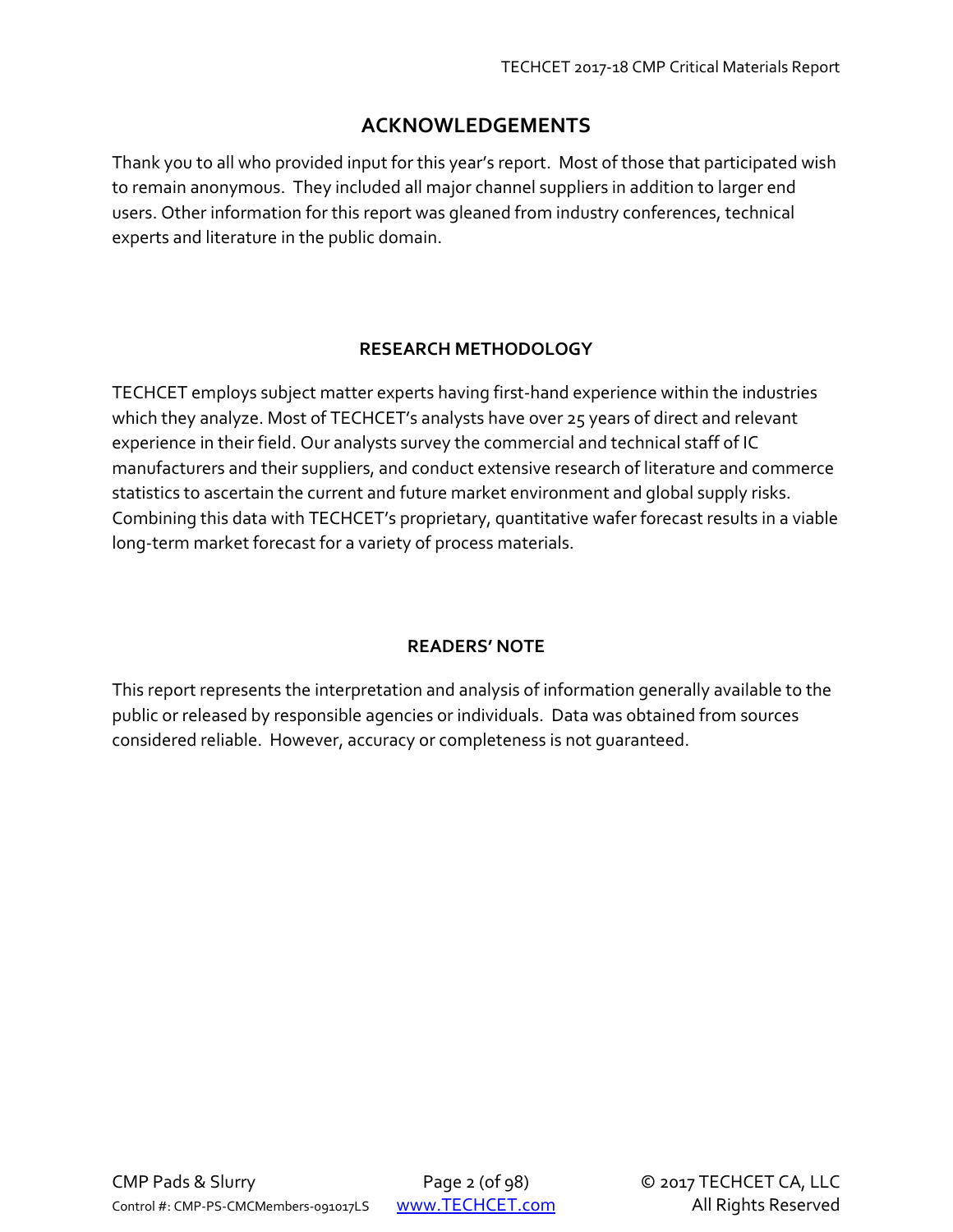# **Table of Contents**

|    |         |  | Page # |  |
|----|---------|--|--------|--|
| 1. |         |  |        |  |
| 2. |         |  |        |  |
| 4. |         |  |        |  |
|    | 3.1     |  |        |  |
|    | 3.2     |  |        |  |
|    | 3.3     |  |        |  |
|    |         |  |        |  |
|    |         |  |        |  |
|    | 4.1     |  |        |  |
|    | 4.2     |  |        |  |
|    | 3.3.1   |  |        |  |
|    | 3.3.2   |  |        |  |
|    | 3.3.3   |  |        |  |
|    | 4.3     |  |        |  |
|    | 4.3.1   |  |        |  |
|    | 4.3.2   |  |        |  |
|    | 4.3.3   |  |        |  |
|    | 4.3.4   |  |        |  |
|    | 4.3.5   |  |        |  |
|    | 4.3.6   |  |        |  |
|    | 4.3.7   |  |        |  |
|    | 4.4     |  |        |  |
|    | 4.5     |  |        |  |
|    | 4.6     |  |        |  |
|    | 4.7     |  |        |  |
|    | 4.8     |  |        |  |
|    | 4.9     |  |        |  |
|    | 4.9.1   |  |        |  |
|    | 4.9.2   |  |        |  |
|    | 4.9.3   |  |        |  |
|    | 4.10    |  |        |  |
|    | 4.10.1  |  |        |  |
|    | 4.10.2  |  |        |  |
|    | 4.10.3  |  |        |  |
|    | 4.10.4  |  |        |  |
|    | 4.10.5  |  |        |  |
|    | 4.10.6  |  |        |  |
|    | 4.10.7  |  |        |  |
|    | 4.10.8  |  |        |  |
|    | 4.10.9  |  |        |  |
|    | 4.10.10 |  |        |  |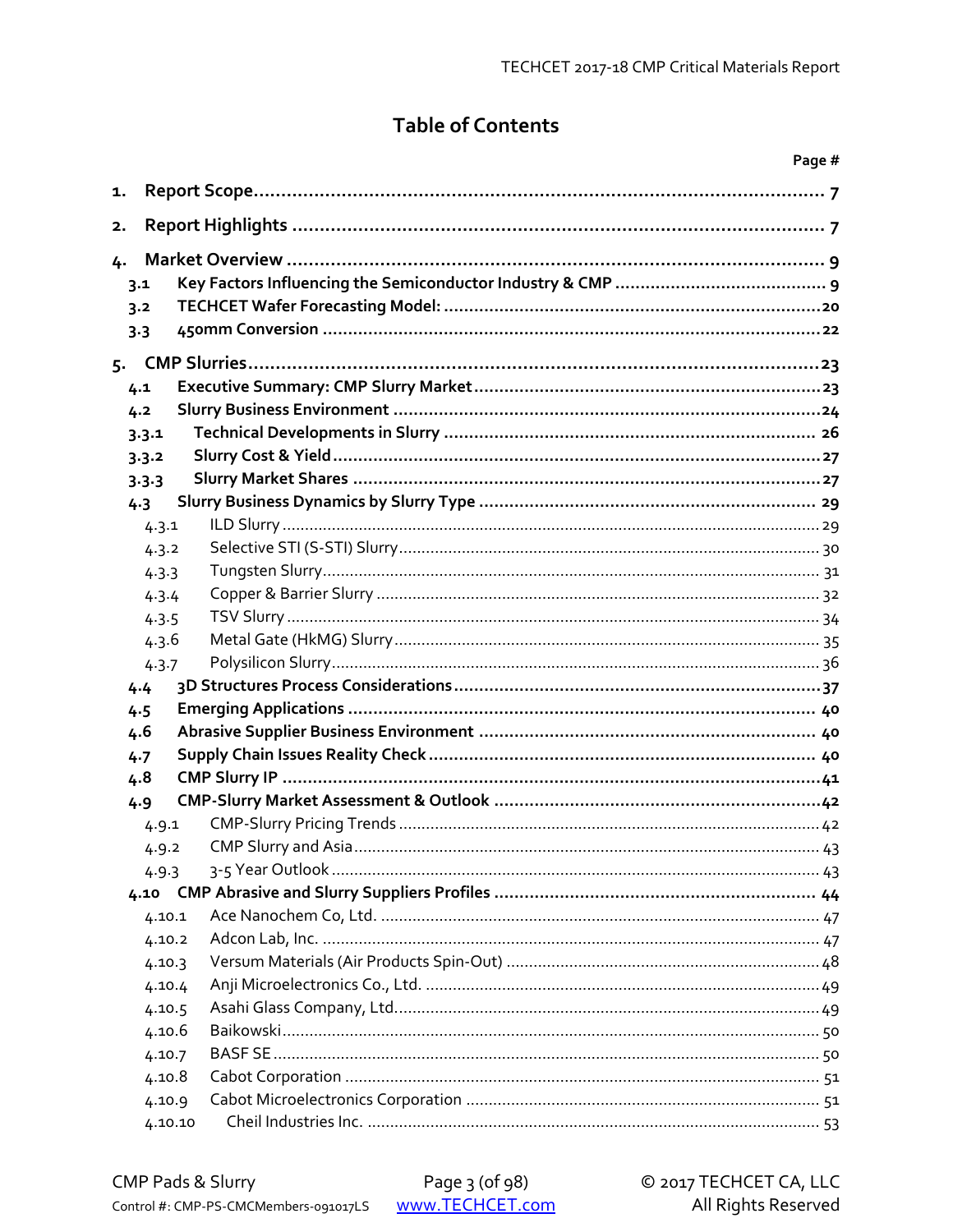|         | 4.10.11 |  |
|---------|---------|--|
|         | 4.10.12 |  |
| 4.10.13 |         |  |
|         | 4.10.14 |  |
| 4.10.1  |         |  |
| 4.10.1  |         |  |
| 4.10.2  |         |  |
| 4.10.3  |         |  |
| 4.10.4  |         |  |
| 4.10.5  |         |  |
| 4.10.6  |         |  |
| 4.10.7  |         |  |
| 4.10.8  |         |  |
| 4.10.9  |         |  |
|         | 4.10.10 |  |
| 4.10.11 |         |  |
|         | 4.10.12 |  |
| 4.10.13 |         |  |
|         | 4.10.14 |  |
|         | 4.10.15 |  |
|         | 4.10.16 |  |
| 4.10.17 |         |  |
|         | 4.10.18 |  |
| 4.10.19 |         |  |
|         | 4.10.20 |  |
|         | 4.10.21 |  |
|         | 4.10.22 |  |
|         | 4.10.23 |  |
|         | 4.10.24 |  |
|         | 4.10.25 |  |
|         | 4.10.26 |  |
|         | 4.10.27 |  |
|         | 4.10.28 |  |
|         | 4.10.29 |  |
|         | 4.10.30 |  |
| 4.10.31 |         |  |
|         | 4.10.32 |  |
| 4.11    |         |  |
|         |         |  |
| 5.1     |         |  |
| 5.2     |         |  |
| 5.3     |         |  |
| 5.4.    |         |  |
| $5.5 -$ |         |  |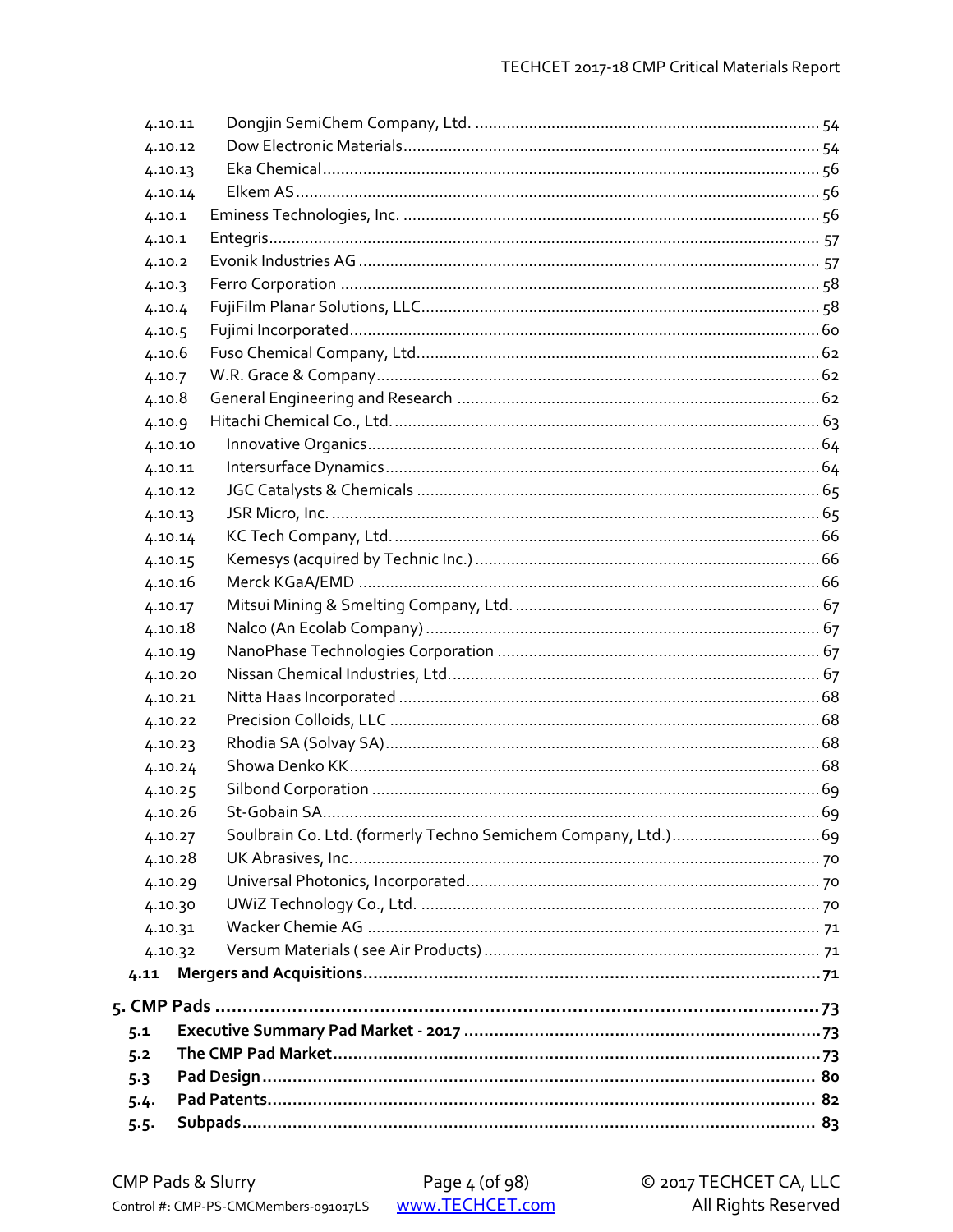| 5.6.    |  |
|---------|--|
| 5.7.    |  |
| 5.8.    |  |
| 5.9.    |  |
| 5.10.   |  |
| 5.10.1  |  |
| 5.10.2  |  |
| 5.10.3  |  |
| 5.10.4  |  |
| 5.10.1  |  |
| 5.10.2  |  |
| 5.10.3  |  |
| 5.10.4  |  |
| 5.10.5  |  |
| 5.10.6  |  |
| 5.10.7  |  |
| 5.10.8  |  |
| 5.10.9  |  |
| 5.10.10 |  |
| 5.10.11 |  |
| 5.10.12 |  |
| 5.10.13 |  |
| 5.10.14 |  |
| 5.10.15 |  |
| 5.10.16 |  |
| 5.10.17 |  |
|         |  |

# **List of Figures**

#### Page #

| Figure 3.1: Global Semiconductor Device Market Revenues: source WSTS May 2017  9<br>Figure 3.2: Increasing Impact of Materials Innovation on Chip Performance (Source: Semico |  |
|-------------------------------------------------------------------------------------------------------------------------------------------------------------------------------|--|
|                                                                                                                                                                               |  |
| Figure 3.3: Number for CMP steps per Advanced Node (Source is Sematech Surface and                                                                                            |  |
|                                                                                                                                                                               |  |
|                                                                                                                                                                               |  |
|                                                                                                                                                                               |  |
|                                                                                                                                                                               |  |
| Figure 3.7: Semiconductor Imports (source TECHCET China Briefing)  16                                                                                                         |  |
|                                                                                                                                                                               |  |
|                                                                                                                                                                               |  |
|                                                                                                                                                                               |  |
|                                                                                                                                                                               |  |
|                                                                                                                                                                               |  |

| CMP Pads & Slurry                     | Page $5$ (of $98$ ) | C 2017 TECHCET CA, LLC |
|---------------------------------------|---------------------|------------------------|
| Control #: CMP-PS-CMCMembers-091017LS | www.TECHCET.com     | All Rights Reserved    |